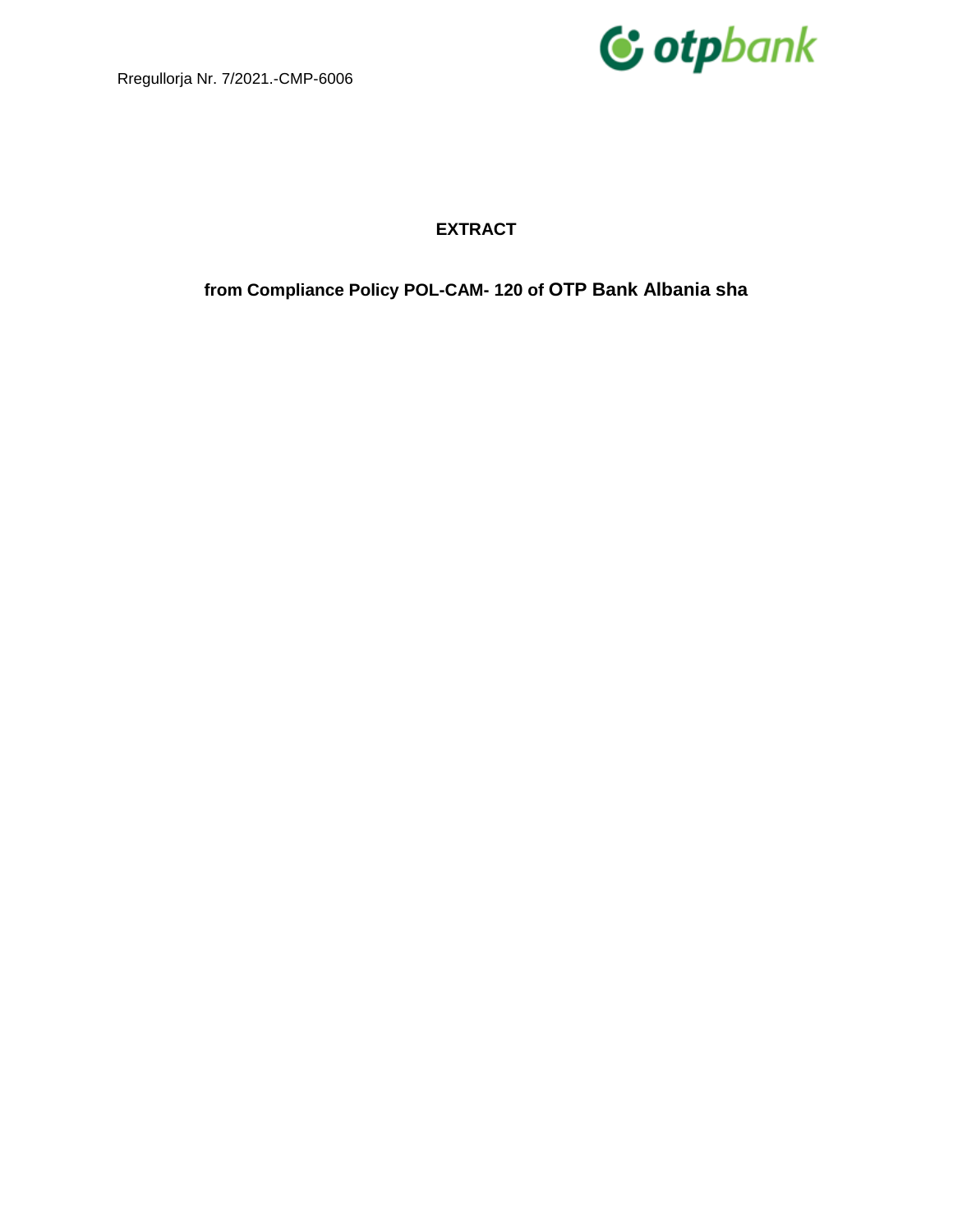

# **I. INTRODUCTORY PROVISIONS**

OTP Bank Albania ("Bank" or "OBA") ensures statutory and internal regulatory compliance, as well as the identification and management of compliance risks in accordance with the local regulatory requirements and Group guidelines.

Compliance risk is the potential legal risk, the risk of supervisory or other official sanctions, of significant financial losses, or of reputational damage due to a failure to adhere to legislation or other non-legislative standards and internal rules applicable to the organization and pertaining to its service activities.

# **II. GENERAL PROVISIONS**

# **II.1. Scope of the regulation**

The activity of the Compliance function covers the **OTP Bank Albania sha** (hereinafter: the Bank) as a whole, including all of its organisational units and activities. Persons performing outsourced activities or engaged as experts or advisors, whether natural or legal persons, must meet compliance requirements and standards as well.

# **II.2. Position of the compliance function in the system of internal lines of defence**

In accordance with the local law requirements and Group guidelines the Bank must satisfy in setting up internal lines of defense and security to promote the following:

- a) prudential operations of the organization in compliance with legal and internal regulations;
- b) protection of the provider's assets, as well as the interests and societal aims of its shareholders and customers in connection with the provider;
- c) the provider's undisturbed and profitable business operation and the continued trust of customers and society.

The Bank's internal lines of defense comprise the responsible internal governance and internal control functions.

Internal control functions include the risk control function, the compliance function, and the internal audit function.

### **II.3. Principles of operating the compliance function**

The compliance function is operated in order to create a lawful and ethical corporate culture that ensures the prudential and ethical operation of the **Bank** in the long term.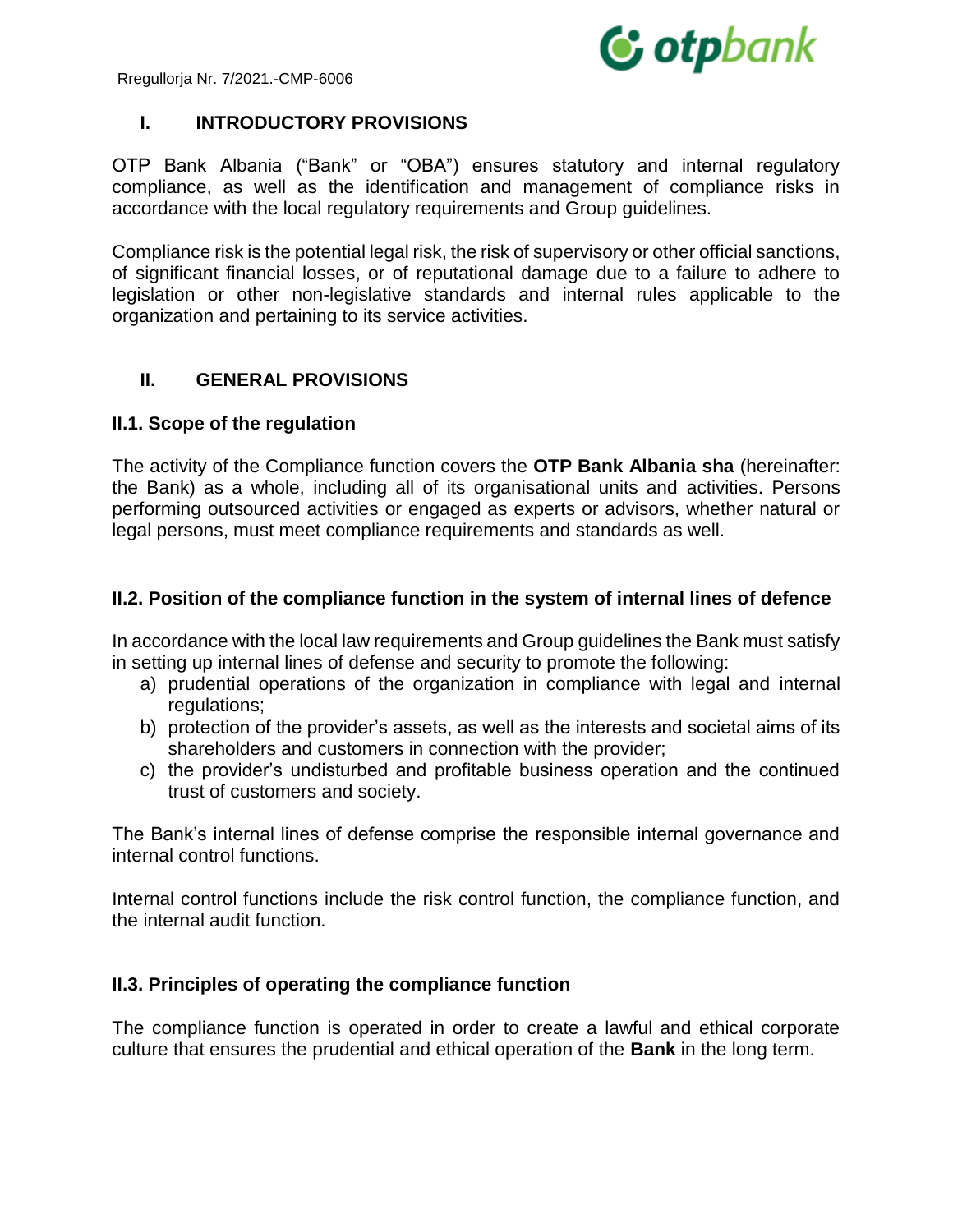

In the course of operating the compliance function, the Bank applies the following principles:

- a. independence
- b. integrity
- c. operation without interference
- d. objectivity
- e. preventive and proactive approach
- f. risk-based approach
- g. proportionality
- h. high level of professional care and competence
- i. full coverage
- j. efficiency, rationalisation of compliance costs

# **III. SPECIFIC PROVISIONS**

### **III.1. Key areas of compliance**

### **III.1.1. Processing and protection of personal data – GDPR**

The Bank OTP Bank Plc is committed to the adequate protection of the personal data processed by it, in accordance with the provisions of the General Data Protection Regulation and the applicable national laws and regulations. As part of that, OTP Bank Plc the Bank has established, operates and applies a system for regulation, implementation and auditing that provides for the adequate protection of personal data by meeting the criteria specified in applicable legislation and safeguarding the Bank's core business interests.

### **III.1.2. Conflict of interest, ethics**

It is in our Bank business interest and a statutory obligation in ensuring that the personal interests of its employees and of members of its management bodies are not in conflict with the business interests and commitments of the Bank and its customers, and that the Bank identifies, prevents and manages the conflicts of interest related to its various activities and regulates and ensures the assessment of suppliers compliance (supplier pre-screening)

With a view to protecting its values and its customers, the Bank formulates requirements for ethical business operations.

The Bank develops and enforces rules on conflicts of interest and ethics, with a demand for all managers and control organizations to take firm action against any breach of those rules. The Bank has whistleblowing policy and relevant contacts in place for reporting breaches of ethical standards and of legal provisions on the rules of compliance. The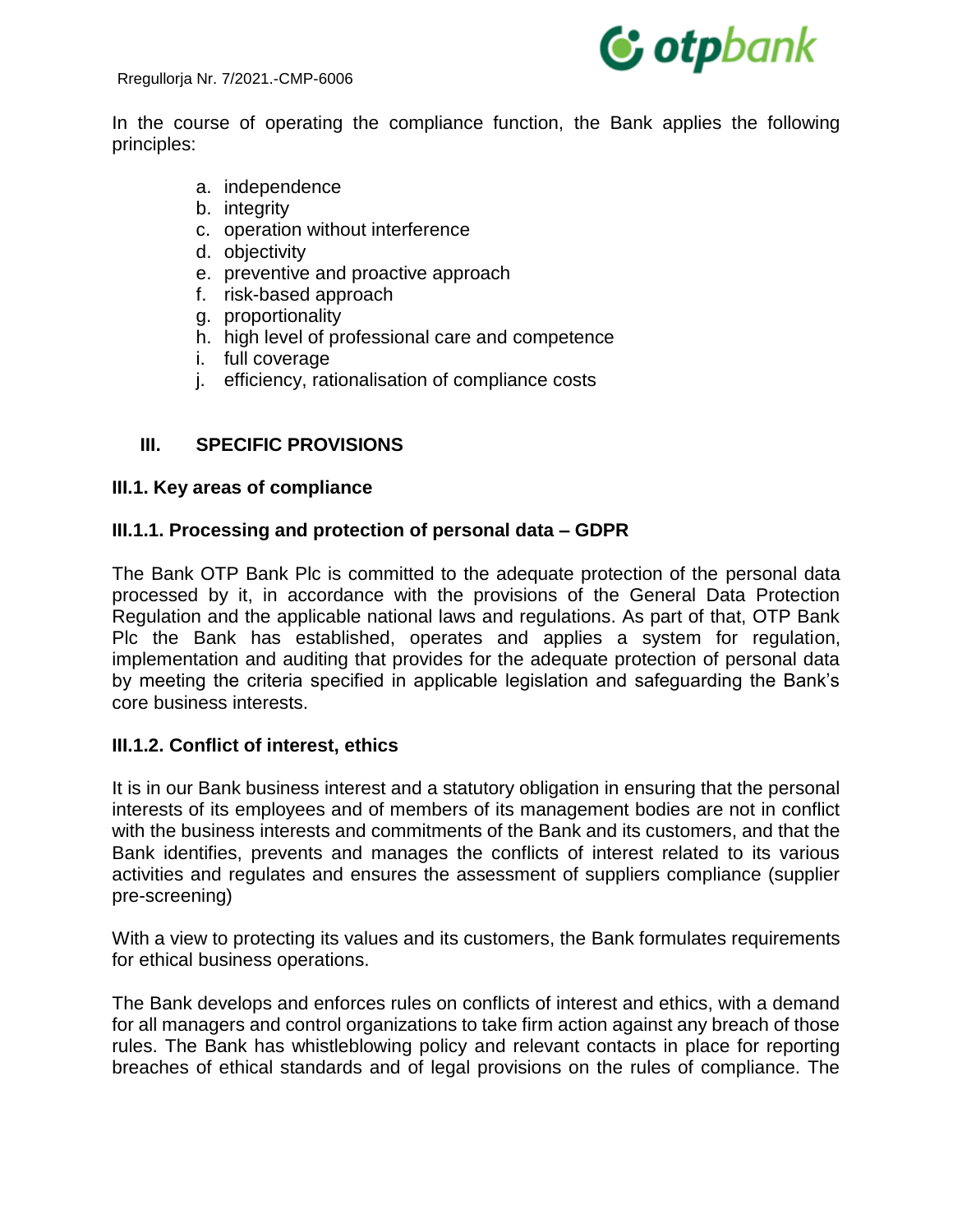

Bank attitude toward anti-corruption policies is clearly stated in its Code of Ethics published on Bank's official website,

The **Bank** draws up a Conflict of Interest Policy to specify the circumstances that are associated with its investment service activity, ancillary services and related financial services, and which lead or may lead to a conflict of interest potentially causing adverse consequences for the business partner. The Policy also defines the detailed procedural rules and measures that allow the prevention, identification and management of conflict of interest situations that are potentially prejudicial to the business partner.

### **III.1.3. Compliance with restrictions on information flows between financial and investment service activities**

**T**he Bank puts in place an internal organisational, operational and procedural mechanism to ensure that the data and information flows among the organisational units in charge of financial services, ancillary financial services and investment services comply with the applicable legal provisions and recommendations.

The organisational units of the **Bank** may only disclose confidential banking and securities information to one another as provided for in their own applicable internal regulations.

Additionally, the **Bank** ensures that any person may only access bank secrets and securities secrets on a need-to-know basis.

### **III.1.4. Prevention of market abuse (insider dealing, unfair price manipulation)**

We are part of the OTP Group, and the parent company OTP Bank Plc. as a prominent issuer of the Budapest Stock Exchange thus in its capacity as issuer, investment service provider and credit institution, is highly committed to the maintenance of transparency and efficiency in the capital market, and to compliance with all applicable legal obligations.

Within the meaning of applicable law and of its own regulation, the Bank prohibits insider dealing and attempted insider dealing in respect of the financial instruments of companies whose securities are issued in public offerings and in connection with which the insider person has obtained information. The transmission of such information is also prohibited. The Bank counters all forms of inside dealing, carrying out analyses and assessments of such incidents, and taking action to prevent such incidents, or address incidents that have occurred.

The **Bank** counters all forms of conduct that involves a potential for market manipulation, or is inconsistent with generally accepted professional principles, or discloses unfounded, false or potentially deceptive information and gives signals of that character about the price of a specific financial instrument, or artificially keeps the price of an instrument at an abnormal level.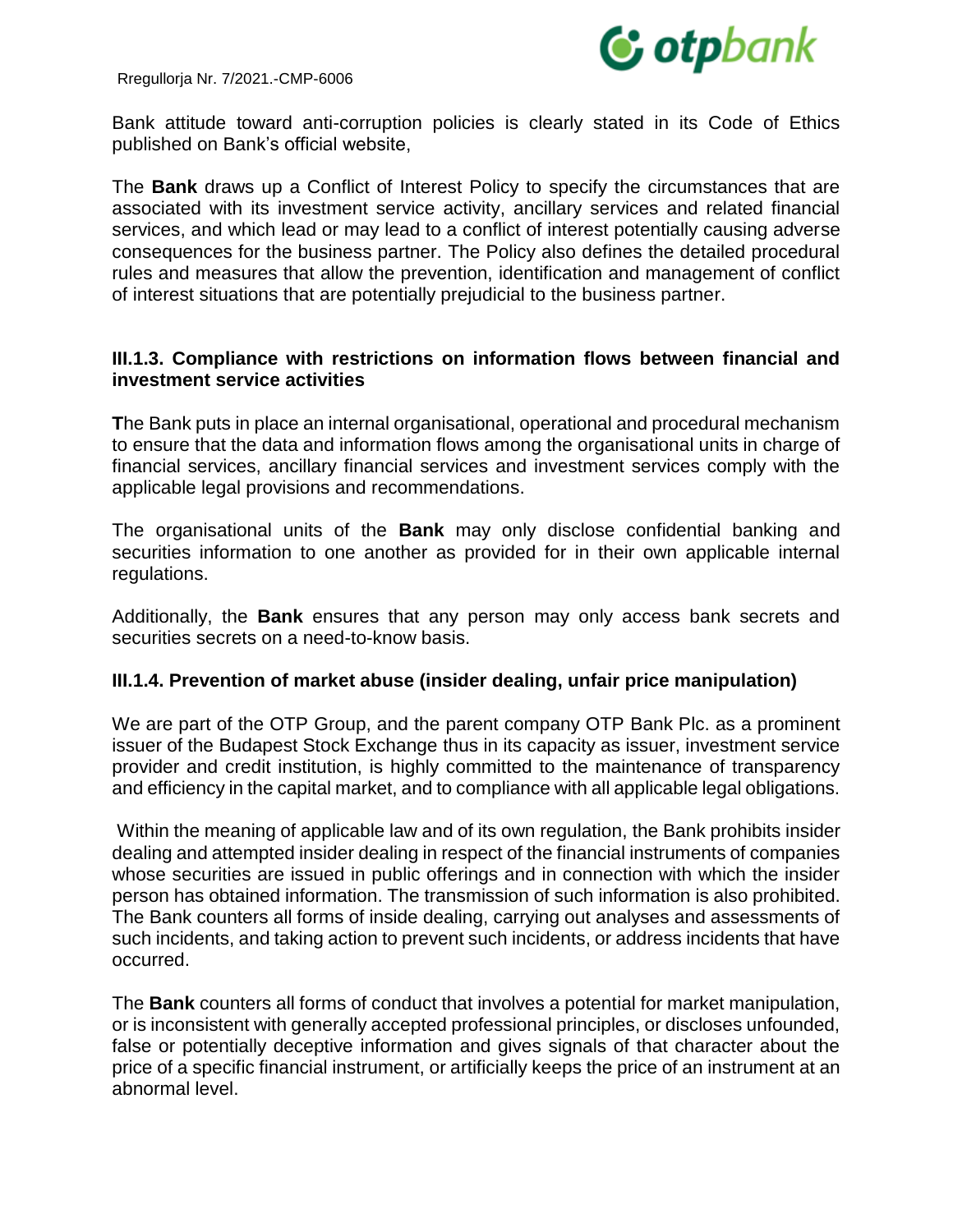

#### **III.1.5. Fair treatment of customers, consumer protection**

The **Bank** is committed to the enforcement of consumers' interests. In this context, it follows consumer protection principles that are consistent in their approach, and takes into account changes in consumer habits and interests.

#### **III.1.6. Ensuring compliance with the requirements pertaining to investment service activities provided by the Bank**

Providing of investment services

- a. The **Bank** continuously monitors and regularly assesses the adequacy and effectiveness of the measures and procedures relating to investment services as well as the measures aimed at addressing compliance deficiencies.
- b. The Bank takes all of the measures required to ensure that orders are carried out in the best interest of customers, and that it exercises utmost care and prudence in managing customers' financial instruments and investments.

Personal transactions

- a. The Bank has undertaken a commitment to safeguard the interests of capital market participants, investors and customers, to maintain fair competition, and to prevent market abuse and conflicts of interest. To that end, it regulates the conclusion, notification and registration of any transactions by the persons concerned that are linked to investment service activities or the provision of ancillary services.
- b. The Bank remains mindful of developing an internal regulatory environment that is suitable for preventing persons involved in activities leading to potential conflicts of interest from concluding transactions that are prohibited by the law or involve the illicit use of confidential information or would result in conflicts of interest, by having access to insider information as a result of their activity or to confidential information as a result of their relationship with customers.

#### **III.1.7. Corporate governance**

In the spirit of responsible corporate governance, the Bank has guidelines in place ensuring that as its operations comply with the local rules and Group guidelines of corporate governance, and that the public disclosure of information on its governance and operations makes it a transparent and verifiable company.

In its business practices, the **Bank** takes into account the interests of the Group shareholders, customers and business partners.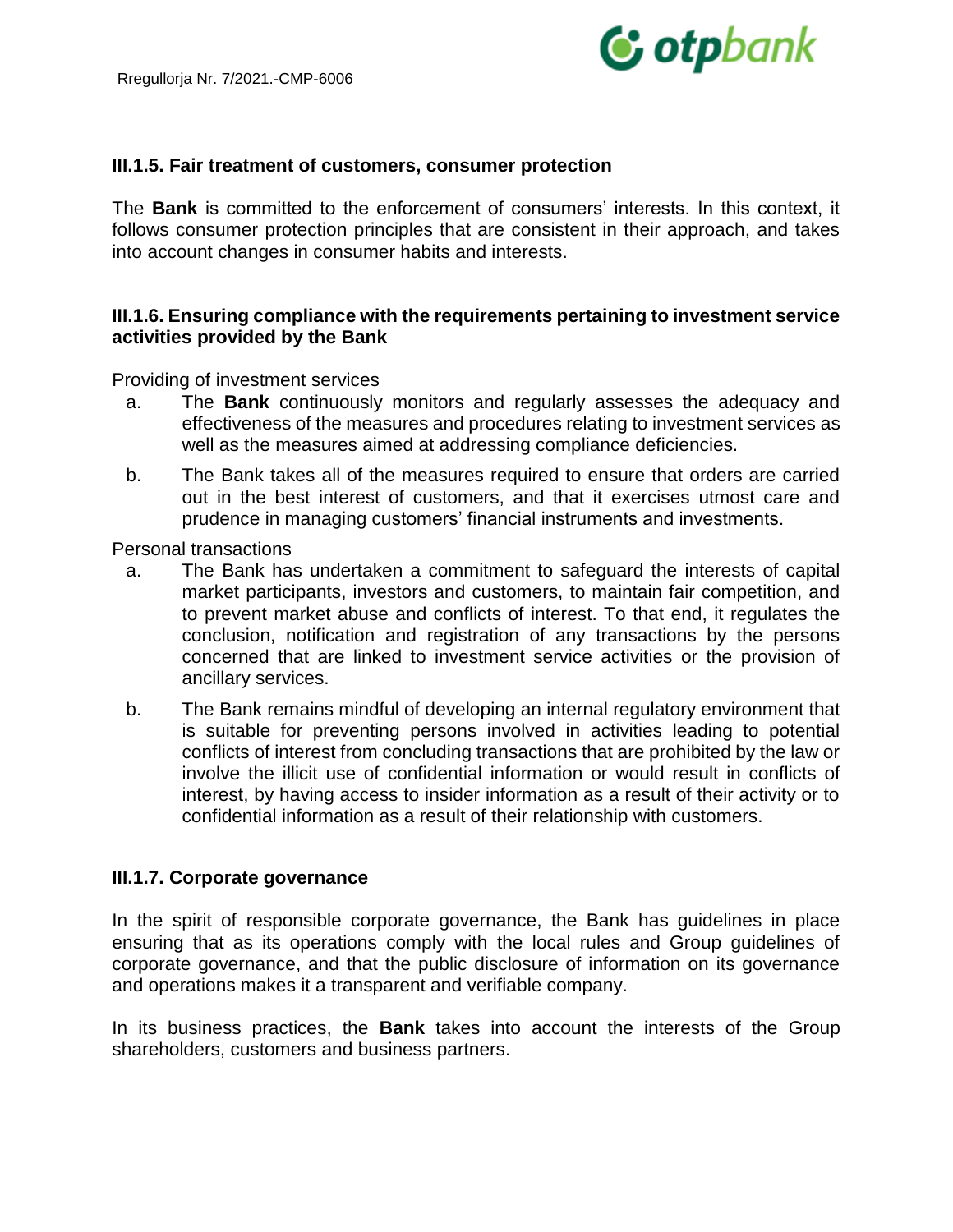

In developing its products and granting access to its services, the Bank complies with the principles and standards of ethics and consumer protection whereby it is ensured that the services provided are modern, high-quality and fair, and meet customers' needs.

In accordance with the sustainability (ESG) criteria, the Bank assesses and evaluates its activity from the aspect of the activity's environmental impact (E), social fairness (S) and the related corporate governance issues (G), and ensures its compliance with the relevant legislative requirements.

### **III.1.8. Compliance with international tax agreements**

The **Bank** has a fundamental interest and a legal obligation in ensuring its full compliance with the customer identification and reporting requirements set out in international tax arrangements FATCA for US and CRS for the OECD based on the obligation of Albania and laws implemented accordingly.

### **III.1.9. Compliance with the requirements of international sanctions and protection of the Banking Group's reputation**

As part of the establishment and maintenance of its relationships and when making its business decisions, the Bank takes into account the embargo-imposing, sanctioning and other restrictive measures of international organisations and various states, in particular, the applicable provisions of the United Nations Security Council and the European Union. On its website, the Bank publishes a Group-level Sanctions Policy on its general principles of the application of international financial sanctions, and a Group-level Policy on Financing of the Defence Industry.

In the interest of retaining its market position and good reputation, supporting international collaboration and complying with legal regulations, the Bank formulates and shapes regulations as well as day-to-day processes and practice so as to ensure appropriate compliance with sanctions-related obligations and to protect the Banking Group's reputation.

The Bank enforces its business policy measures by ensuring that it avoids transactions and relationships that have an adverse impact on the Banking Group's reputation and business relationships.

### **III.2. General Principles and requirements**

### **III.2.1. Responsibility for compliance**

As set out in the legal regulations in effect and in the internal provisions and regulations, the executives, managers, employees of the Bank undertake general responsibility for the application of compliance requirements and rules. All employees of the organisation are under an obligation to enforce requirements for compliance, report any circumstances